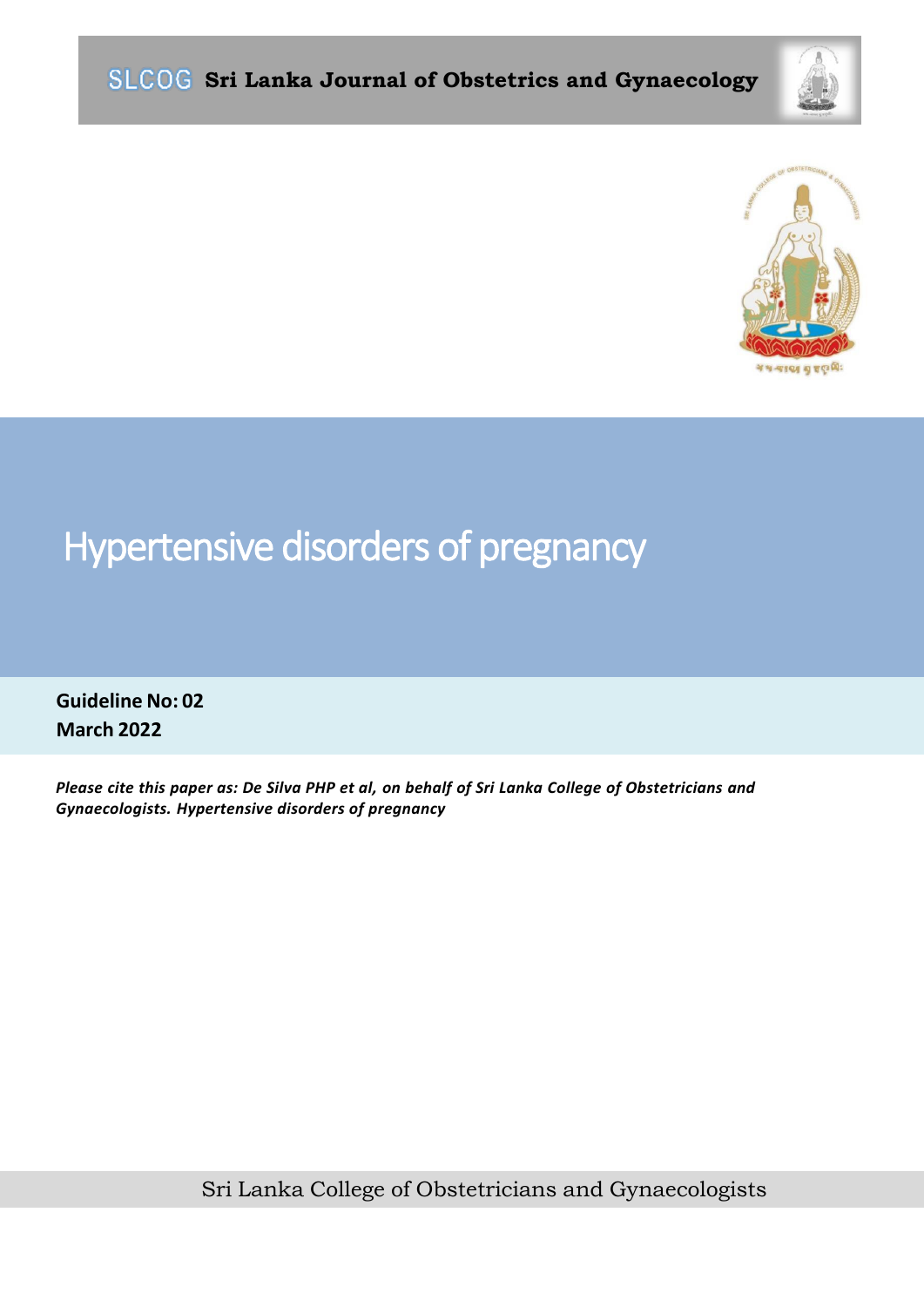## **SLCOG Guideline**

# **Hypertensive disorders of pregnancy**

**P H P De Silva**<sup>a</sup> **, S Lanerolle**<sup>b</sup> **, S H Dodampahala**<sup>c</sup> **, R Silva**<sup>d</sup> **, C Mathota**<sup>e</sup> *on behalf of the Sri Lanka College of Obstetricians and Gynaecologists*

Correspondence: Sri Lanka College of Obstetricians and Gynaecologists, No. 112, Model Farm Road, Colombo 08. E-mail: slcogoffice@gmail.com

#### **Background**

Hypertensive disorders of pregnancy (HDP) as a group, is one of the leading causes of both maternal and foetal perinatal mortality/morbidity and resultant long term-disability. It accounts for approximately 14% of all maternal deaths globally<sup>1</sup>.

Hypertensive disorders of pregnancy broadly define a group of conditions closely associated with high blood pressure, proteinuria and/or seizures during pregnancy. Eclampsia is usually a consequence of pre-eclampsia consisting of central nervous system seizures which often leave the patient unconscious. If untreated, it can subsequently lead to death.

The serious consequences of such pre-eclampsia and eclampsia are associated with vasospasm, pathologic vascular lesions in multiple organ systems, increased platelet activation and subsequent activation of the coagulation cascade in the microvasculature<sup>2</sup>.

In Sri Lanka, hypertensive disease has remained among the top five causes of maternal mortality for the last two decades<sup>3</sup>. While it has trended down in its significance as one of the top causes of maternal mortality, there is an inconsistent downward trend. Maternal hypertensive disease has reached the level of the top second cause of maternal mortality as recently as 2009 followed by a clearly observed down-trend until 2019, finally posting a fourth-highest cause of maternal mortality in Sri Lanka<sup>3</sup>.

Preeclampsia complicates an approximate 2-8% of pregnancies world-wide. Even in resource-high countries, there has been an observed increase in the maternal deaths that can be attributed to hypertensive disorders<sup>2</sup>.

Hypertensive disease is one of the causes that could be significantly modified to decrease its negative impact on maternal and neonatal health. This guideline is developed to aid in the dissemination of information with this objective in mind.

#### **Pathophysiology**

During an average pregnancy blood pressure generally falls by a detectable level in the first trimester and usually reaches a lowest level in the second trimester. It then rises back up to preconception pressure levels at term gestation.

*Sri Lanka Journal of Obstetrics and Gynaecology* 2022; **44:** 65-73

DOI: http://doi.org/10.4038/sljog.v44i1.8046

- <sup>b</sup> *Consultant Obstetrician and Gynaecologist, Castle Street Hospital for Women, Colombo 8, Sri Lanka*
- <sup>c</sup> *Professor in Obstetrics and Gynaecology Department of Obstetrics and Gynaecology, University of Colombo, Sri Lanka*

<sup>d</sup> *Consultant Obstetrician and Gynaecologist, Colombo North Teaching Hospital, Ragama, Sri Lanka*

<sup>e</sup> *Consultant Obstetrician and Gynaecologist, Colombo North Teaching Hospital, Ragama, Sri Lanka*

<sup>a</sup> *Consultant Obstetrician and Gynaecologist, Colombo North Teaching Hospital, Ragama, Sri Lanka*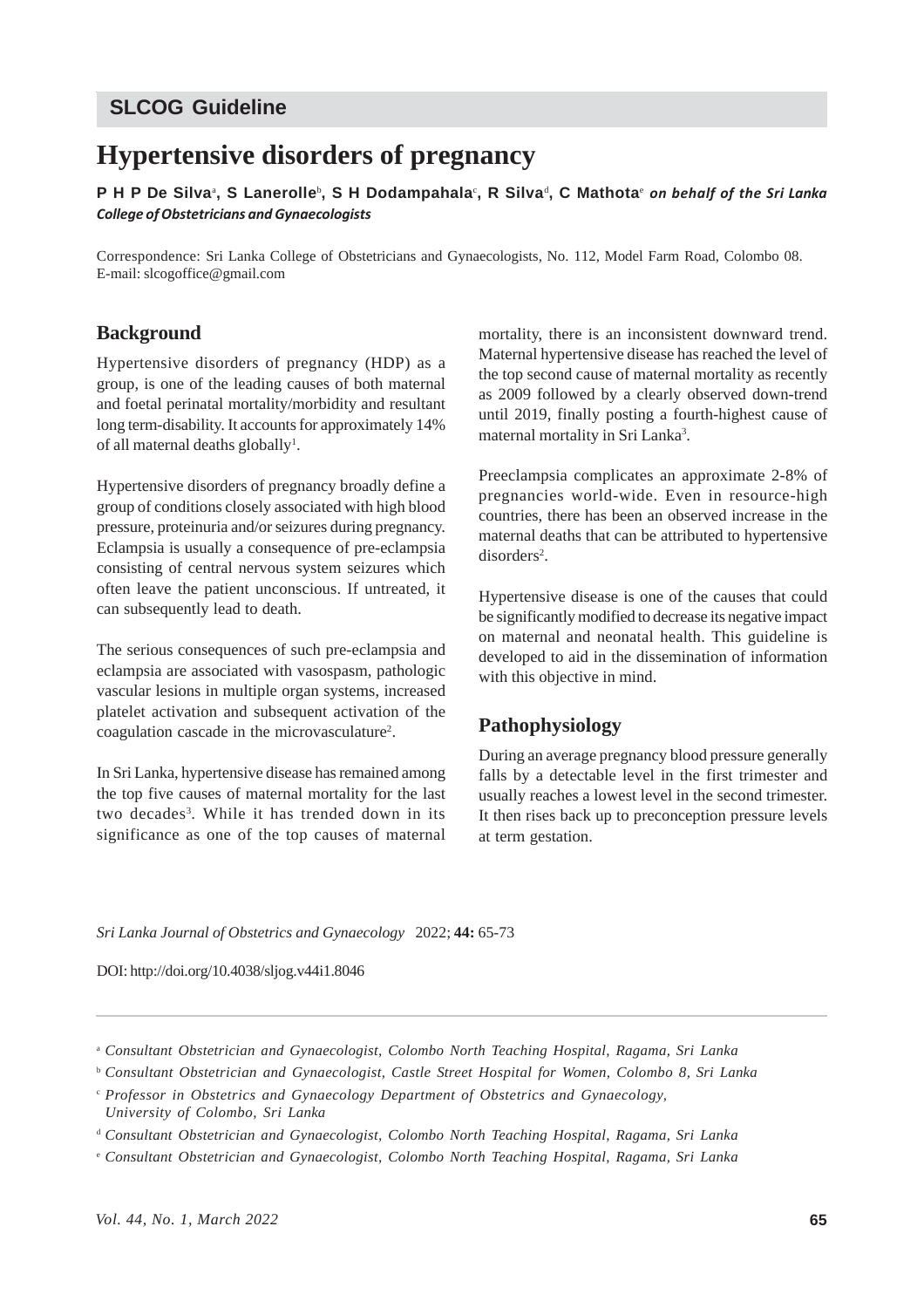#### **Hypertensive disorders of pregnancy are classified by SLCOG as**

- 1. Preeclampsia Pregnancy specific disorder with Hypertension cured following the delivery of the conceptus.
- 2. Chronic hypertension Hypertension pre-existing the pregnancy due to various causes.
- 3. Preeclampsia Superimposed on chronic hypertension.
- 4. Hypertension discovered for the first-time during pregnancy without clinical criteria necessary for the diagnosis of preeclampsia – May or may not disappear after delivery.
- 5. Supra-physiological hypertension Exaggerated physiological response in the latter part of the pregnancy in the presence of multiple pregnancies without other symptoms or signs of preeclampsia.

**Hypertension** is defined in pregnancy as systolic blood pressure greater than or equal to 140mmhg or a diastolic blood pressure of greater than or equal to 90mmHg or more, or both, on two occasions at least 4 hours apart after 20<sup>th</sup> weeks of gestation, in seated or left lateral position with at least ten minutes rest before the measurement was taken.

In a woman with a previously normal blood pressure, hypertension is considered to be severe when the systolic level reaches 160mmHg or the diastolic level reaches 110mmHg with a mean arterial pressure of more than 130mmHg even on one occasion.

**Preeclampsia** is defined as hypertension found for the first time during current pregnancy with significant proteinuria (300mg per 24 hours or urine Protein/ Creatinine ratio of 30 mg/mmol or more)<sup>7</sup>. If urine albumin to creatinine ratio is considered an alternative for the diagnosis of significant proteinuria, the cut-off value of 8mg /mmol is taken as the value for consideration<sup>7</sup>.

It is not essential to have significant proteinuria for the diagnosis of preeclampsia (although it is the most commonly used supportive evidence for preeclampsia in the presence of significant hypertension). However, the absence of significant proteinuria, other parameters as given below with preeclampsia-specific organ involvement could use for the diagnosis of Preeclampsia. They are;

- Platelet count (Less than  $100 \times 10^9 / 1$ )
- Liver profile (Elevation of liver transaminases twice the normal value)
- Renal insufficiency (creatinine more than 1.1 mg/ dl or doubling of serum creatinine concentration observed in the absence of other renal disease)
- Exaggerated neurological reflexes
- Pulmonary oedema
- Foetal indicators: Such as growth retardation, reduction in liquor volume, CTG and doppler waveform-abnormalities are allowed to be used for the diagnosis of preeclampsia7 .

It is the clinical experience that after making the diagnosis of preeclampsia without proteinuria, most if not all patients subsequently develop proteinuria during the time taken for management of such pregnancies. Longer the time given, more developed the proteinuria.

In a case of preeclampsia, the aim is to control blood pressure values at about 140/90mmHg as further reduction has not shown to improve maternal or foetal outcome in preeclampsia.

As in any medical condition, identifying risk categories for development of preeclampsia and taking actions to prevent the onset or worsening of the disease is of great importance.

The major risk factors for preeclampsia are;

- 1. Preeclampsia in first pregnancy
- 2. Pre-existing renal disease
- 3. Autoimmune conditions such as APLS and SLE
- 4. Diabetes mellitus
- 5. Pre-existing hypertension

Any of the above factors are considered to be major indicators for the risk. Therefore, instituting antiplatelet therapy in the form of 75-150mg of aspirin is recommended<sup>8</sup>.

Undermentioned factors are considered lesser risk factors for occurrence of preeclampsia.

In the presence of more than one such condition, it is advisable to start antiplatelet treatment in the form of 75-150 mg of aspirin from early second trimester until the birth of the baby.

**66** *Sri Lanka Journal of Obstetrics and Gynaecology*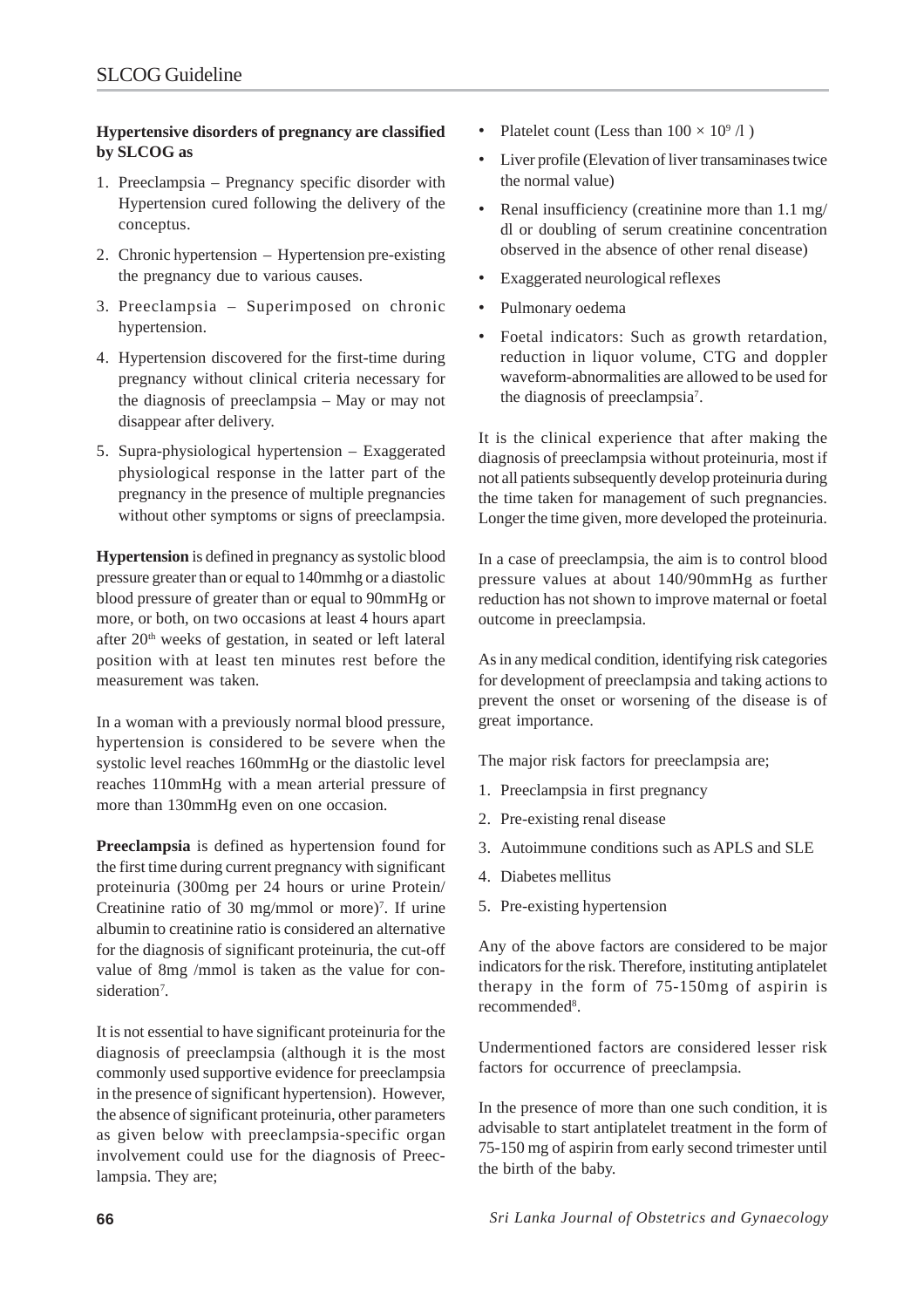- 1. First pregnancy age 35 years old
- 2. Pregnancy with an interval more than 10 years
- 3. BMI more than  $35 \text{ kg/m}^2$  or more at first visit
- 4. Family history of preeclampsia
- 5. Multiple pregnancies

It is said that prophylactic aspirin therapy for above risk categories are preventive of preterm preeclampsia when aspirin is started between 12 and 20 weeks of gestation optimally before 16 weeks of gestation but it has not shown to reduce term-preeclampsia<sup>6,7</sup>. Although there is some evidence for early calcium supplementation in pregnancy with a favorable effect on preeclampsia, there are no accepted guidance for such by other recognized colleges and bodies<sup>6,7</sup>.

It is recommended that achieving better control of preexisting hypertension prior to planned pregnancy is beneficial. This has proven value in literature<sup>7</sup>. There are no recommendations for salt restriction to prevent preeclampsia or hypertension in pregnancy<sup>6</sup>.

# **Control of blood pressure before pregnancy**

It is recommended that any woman contemplating pregnancy, if possible, to have a preconception-health check, including the measurement of blood pressure. This is more important when the maternal age is advanced (more than 35 years), history of renal disease, relevant medical disorders or with family history of early onset hypertensive disorders. If hypertension is observed, taking steps to control it is recommended as well as looking for any underlying pathology.

If essential hypertension or anything else is diagnosed, management should be aimed at controlling the blood pressure to equal to less than 140/90, using antihypertensives considered safe in pregnancy. Any woman with the possibility of being pregnant planned or otherwise, should avoid ACE Inhibitors or AR **Blockers** 

If a woman gets pregnant while on ACE inhibitors or ARBs, take steps to stop such medications immediately and offer suitable alternatives. Hydrochlorothiazide is not recommended for this category of women as it has shown increased risk of congenital abnormalities and complications of the neonate when the drug is used in pregnancy.

As in any case of medically important high blood pressure management, weight management, exercise, modification of life-style leading to a stress-free lifestyle with sufficient rest, is advocated in hypertension in pregnancy.

When drug therapy is considered, the following drugs are proven for their efficacy and for their safety profile for the foetus. There are two categories of drugs. First used for long term control of blood pressure and the second group of drugs are used for rapidly lowering of blood pressure.

Elevations of both systolic and diastolic blood pressures are associated with negative maternal and foetal outcomes<sup>1</sup>.

# **Control of blood pressure during Pregnancy**

Once blood pressure elevation is diagnosed during pregnancy be it pre-existing hypertension or preeclampsia, the drugs used are not different. However, subcategories of safe medications, if taken by the patient prior to the pregnancy, need not change if that is safe in pregnancy (eg. metoprolol, verapamil, sotalol, carvedilol etc.)

Two types of medications are used for treatment of Hypertension in pregnancy:

- 1. Long-term control of blood pressure
- 2. Rapid lowering of blood pressure.

## **Drugs used for long term control of blood pressure**

Taking the availability, cost and side effects of the drugs available in Sri Lanka, the drug of choice for control of blood pressure in pregnancy is oral nifedipine slow release tablets followed by methyldopa and labetalol<sup>6</sup>.

Regarding pharmacotherapy for rapidly lowering of blood pressure in preeclampsia, use of hydralazine IV and labetalol IV or oral nifedipine is discussed in our previous guidance<sup>10</sup>.

Labetalol IV is very scarce in Sri Lanka. However, it is to be considered the drug of choice in the absence of contraindications, for use in the presence of tachycardia as a manifestation of preeclampsia. IV hydralazine could make the condition of tachycardia worse.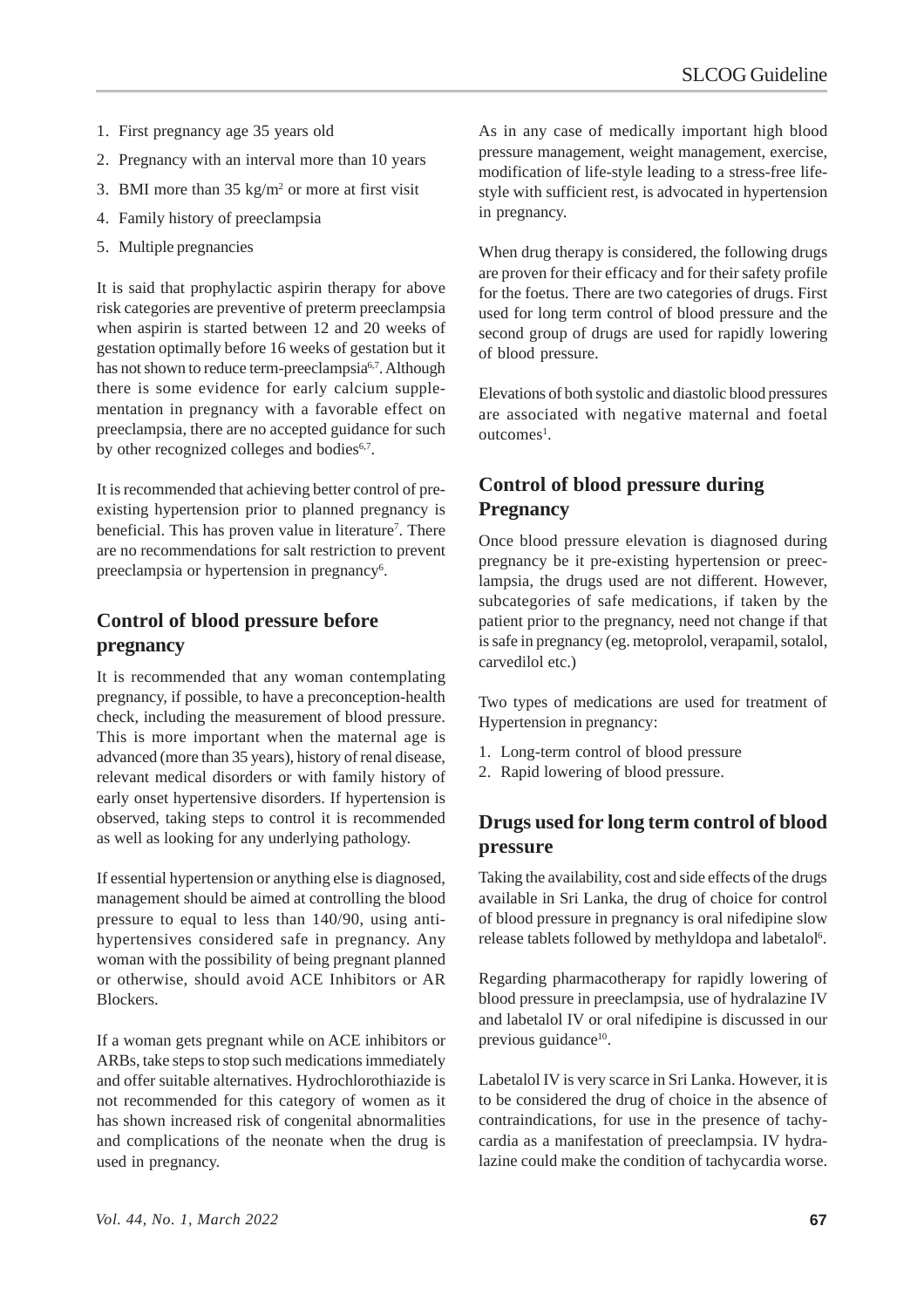Nifedipine used in rapidly controlling blood pressure is quick-release nifedipine which is not commonly available in Sri Lanka.

Cochrane review on all three drugs recently showed no difference between the efficacy<sup>12,13</sup>.

| Drug - Mechanism<br>of action                                     | <b>Dose</b>                             | <b>Contraindications</b>                       | <b>Notes</b>                                                                                                                          |
|-------------------------------------------------------------------|-----------------------------------------|------------------------------------------------|---------------------------------------------------------------------------------------------------------------------------------------|
| Methyldopa-<br>Centrally acting                                   | 250-750 mg<br>three times a day         | Depression                                     | Slow onset of action<br>over 24 hours<br>dry mouth<br>sedation<br>depression<br>blurred vision<br>Withdrawal: rebound<br>hypertension |
| Labetolol - Beta blocker<br>with mild alpha<br>vasodilator effect | 100-400 mg<br>every 8 hours             | Asthma<br>Chronic airways<br>limitation (COPD) | Bradycardia<br>Bronchospasm<br>Headache<br>Nausea<br>Scalp tingling<br>(labetolol oly)<br>which usually resolves<br>within 24 hours   |
| Nifedipine-Calcium<br>channel antagonist                          | 20-60 mg<br>slow release<br>twice a day | Aortic stenosis                                | Severe headache in first<br>24 hours<br>Flushing<br>Tachycardia<br>Peripheral oedema<br>Constipation                                  |
| Hydralazine - Vasodilator                                         | 25-50 mg<br>every 8 hours               |                                                | Flushing<br>Headache<br>Nausea<br>Lupus-like syndrome                                                                                 |

Table 1. Outline of drugs commonly used in control of hypertension<sup>14</sup>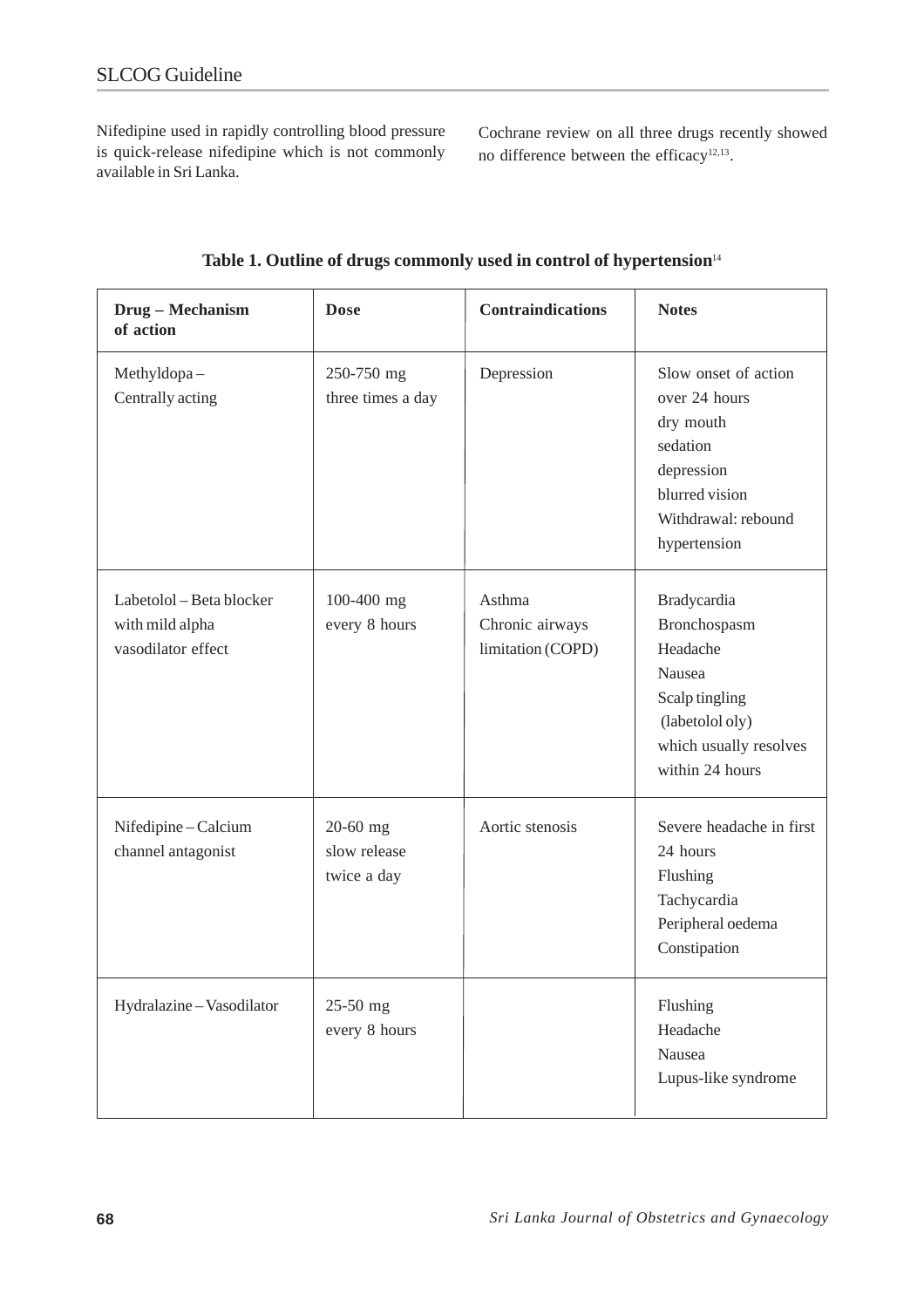#### **Management of hypertension detected for the first time in pregnancy**

#### **Mild to moderate hypertension**

It is advised to check blood pressure in seated or left lateral position with an appropriate blood pressure cuff, with an accurate mechanical or mercury sphygmomanometer, four hours apart for the confirmation of the diagnosis.

Once the diagnosis is confirmed of hypertension, basic preeclampsia screening should be carried on.

This includes

- Urine Full Report
- Urine Culture and Antibiotic Sensitivity Test
- Urine Protein Quantification
- Full Blood Count
- Blood Picture
- Serum Creatinine
- Liver Profile
- PT/INR is indicated only when other investigations are showing liver involvement

Uric acid is not usually tested. Though some suggest predictive value of uric acid level interpreted in relation to the gestation to correlate better with adverse events $14,15$ .

It is mandatory to check for foetal wellbeing with ultrasound scanning with emphasis on foetal biophysical profile, foetal doppler parameters and growth parameters. Further monitoring of foetus with a cardiotocographic tracing is essential. These would give an assessment of possible foetal effects of preeclampsia. In some cases foetal effects maybe the most significant finding other than the presence of hypertension.

Aim of management is to achieve maximum possible maturity of the foetus with no reasonable threat to the mother and the foetus. When the gestation is less than 34 weeks, the opinion is that it is unlikely to be favourable for achieving vaginal delivery though there are no contraindications for vaginal delivery because of the condition preeclampsia per se.

In the presence of hypertension, be it preeclampsia or not, delivery should be aimed at the completion of the 37th week of pregnancy. From the first time of detection

of hypertension, until completion of 37 weeks of gestation, all patient's clinical characteristics need to be considered in deciding the time of delivery. This includes available infrastructure facilities of neonatal care, availability of the theater and available manpower resources.

In the absence of proteinuria and derangement of other above mentioned laboratory parameters identified as indicators of preeclampsia before the  $35<sup>th</sup>$  week of pregnancy, prediction of onset of preeclampsia can be done using PlGF (Placental Growth Factor) alone or in comparison with soluble fms-like tyrosine kinase (sFlt-1). These blood tests are widely available for use in developed countries. Results from PELICAN study (Table 2) show a cut off value of 100 picogram/ ml for PlGF as a high sensitivity test for women heading for preeclampsia which needs delivery within 14 days of the test.

The negative result would give confidence for outpatient management of women with hypertension with pregnancy. As these tests are not available in Sri Lanka, SLCOG Guidance Committee suggests outpatient management with no less than 14 days review appointments for women with hypertension in pregnancy in the absence of any other maternal, foetal, biochemical or ultrasound scan derangement of significance. The blood pressure control also need to be at a level for the satisfaction of the obstetrician concerned.

Though the 2019 NICE guideline gives an aim of keeping control of blood pressure 135/85 mmHg, there is controversy about the control need for mild to moderate hypertension in pregnancies even with preeclampsia. Treatment of blood pressure has not been shown to have prevented preeclampsia or perinatal outcomes. But the evidence shows reduction of development of severe blood pressure among treated women with mild blood pressure. Approximately 10 women need to be put on antihypertensive therapy to prevent one episode of severe hypertension<sup>11</sup>.

However, uncontrolled spikes of blood pressure in untreated pregnancies may prompt action for delivery. Therefore, achieving blood pressure control by pharmaco-therapeutic means would facilitate prolongation of the pregnancy to achieve greater maturity of the foetus.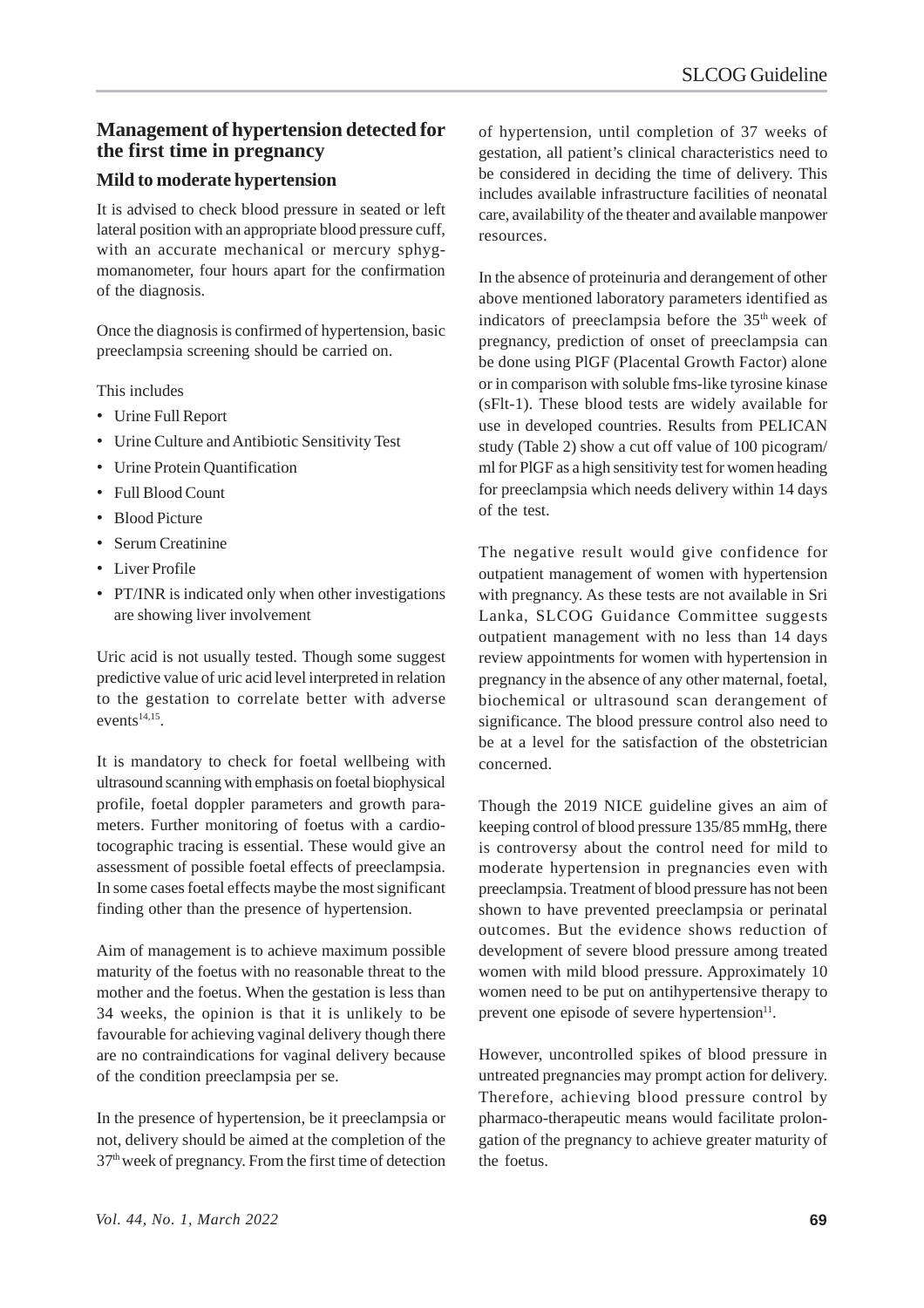|                                                                                      | Table 2. PELICAN 2013 study results: Triage PIGF (Placental Growth Factor) test accuracy for |  |  |  |
|--------------------------------------------------------------------------------------|----------------------------------------------------------------------------------------------|--|--|--|
| predicting preeclampsia needing delivery within 14 days for women presenting between |                                                                                              |  |  |  |
|                                                                                      | 20 weeks and 34 weeks plus 6 days gestation <sup>7</sup>                                     |  |  |  |

| Test cut-off                                                                           | Sensitivity               | Specificity               | <b>PPV</b>                | <b>NPV</b>                |
|----------------------------------------------------------------------------------------|---------------------------|---------------------------|---------------------------|---------------------------|
|                                                                                        | (95% CI)                  | $(95\% \text{ CI})$       | $(95\% \text{ CI})$       | $(95\% \text{ CI})$       |
| $<$ 100pg/ml                                                                           | 0.96                      | .56                       | .44                       | .98                       |
|                                                                                        | $(0.89 \text{ to } 0.99)$ | $(0.46 - 0.63)$           | $(0.36 \text{ to } 0.52)$ | $(0.93 \text{ to } 1.00)$ |
| $\geq$ = 100pg/ml                                                                      | 0.96                      | .56                       | .43                       | .98                       |
|                                                                                        | $(0.89 \text{ to } 0.99)$ | $(0.49 \text{ to } 0.63)$ | $(0.36 \text{ to } 0.51)$ | $(0.93 \text{ to } 1.00)$ |
| <fifth percentile<="" td=""><td>.96</td><td>0.56</td><td>0.43</td><td>.98</td></fifth> | .96                       | 0.56                      | 0.43                      | .98                       |
|                                                                                        | $(0.89 \text{ to } 0.99)$ | $(0.48 \text{ to } 0.61)$ | $(0.36 \text{ to } 0.51)$ | $(0.93 \text{ to } 1.00)$ |
| $<$ 12 pg/ml                                                                           | 0.63                      | 0.90                      | 0.70                      | 0.87                      |
|                                                                                        | $(0.51 \text{ to } 0.74)$ | $(0.85 \text{ to } 0.94)$ | $(0.57 \text{ to } 0.80)$ | $(0.82 \text{ to } 0.91)$ |

Cochrane review of treatment has shown the possibility of clinically relevant reduction in preeclampsia related foetal or neonatal death particularly early pregnancy loss with treatment of mild to moderate hypertension in pregnancy. Antihypertensive therapy does not prevent preeclampsia (RR 0.99; 95% CI-0.84-1.18) or the associated adverse perinatal outcomes, but it decreases by half the incidence of development of severe hypertension among women with mild hypertension  $(RR 0.52; 95\% CI-0.41 - 0.64)^{11}$ .

The focus of control, if antihypertensives are started, is aimed at achieving blood pressure targets between140-160 /90-100 mmHg, taking local practice and existence of hypertension predating pregnancy into  $consideration<sup>11</sup>$ . SLCOG recommends aiming to keep blood pressure at or below 150/100 mmHg.

## **Monitoring**

In the absence of any investigative derangement of biochemical or foetal parameters, deviations of only the blood pressure which is judged to be controlled by the obstetrician. Repetition of full assessment of the patient inclusive of biochemistry and foetus is recommended in intervals not less than 14 days apart until the time of delivery.

In the presence of biochemical markers for systemic involvement, the patient is recommended for **in-ward patient care**. When a patient is admitted to a ward for preeclampsia, an obstetrician needs to review the patient **at least 72 hours apart**. Repetition of frequency of biochemistry depends on the available clinical data on the patient. Progression of the disease as indicated by investigative deterioration is to be considered important for more action: eg: Observed drop in platelet count even though the total count is over  $100$ , mm<sup>9</sup>/L or rising liver enzymes.

However, once significant proteinuria is observed, increasing the amount of protein is not indicative of outcome of preeclampsia.

When the delivery decision is taken, the appropriate mode of delivery would be decided by;

- The clinical picture
- Period of gestation
- Platelet count
- Liver involvement.

Patients with significant liver involvement or a drop in platelet count less than  $70 \times 10^{9}/L^{6}$ , should be delivered preferably in the presence of the specialist team.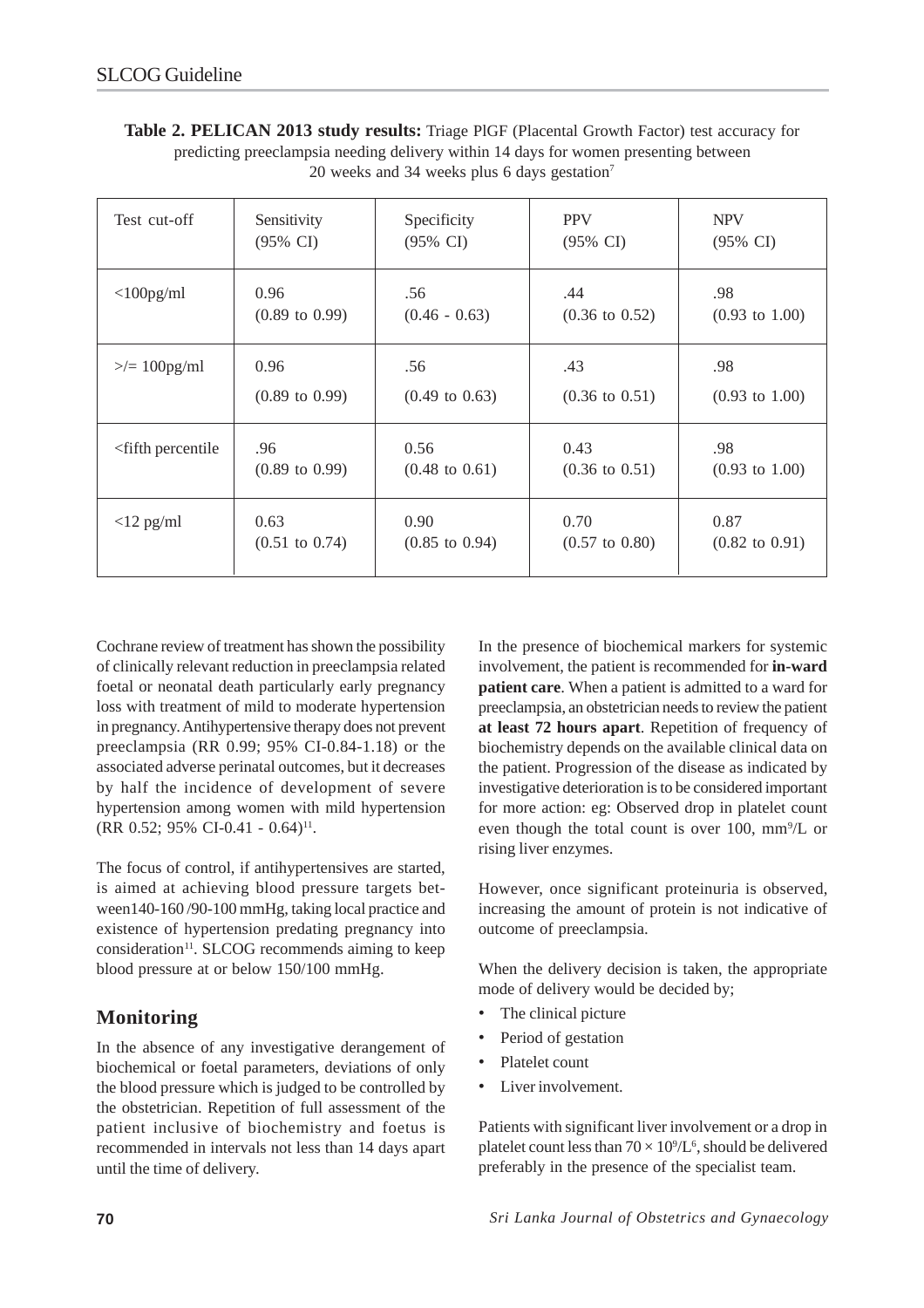NICE guidance does not recommend planned early birth before  $37<sup>th</sup>$  week to a woman with chronic hypertension whose blood pressure is less than 160/ 110 mmHg with or without antihypertensive treatment unless there are other medical indicators.

If planned birth before completion of  $37<sup>th</sup>$  is necessary a course of corticosteroids and magnesium sulfate is to be used if indicated.

#### **Severe hypertension**

Severe Hypertension is considered to be present when the blood pressure recorded is more than 160/110 mmHg or a Mean Arterial Pressure of more than 130 mmHg is detected in pregnancy. This could be due to any one of the above mentioned  $(1)$  -  $(4)$  hypertensive disorders of pregnancy. Eclampsia (or occurrence of seizures) is a common complication of severe hypertension though the relationship is not linear.

If eclampsia is present the SLCOG in keeping up with all available international guidance, recommends delivery as early as possible before 24 hours of occurrence of the first fit. For an ongoing convulsion, use of anticonvulsant agents such as IV magnesium sulfate is recommended.

Any woman who is being treated for severe hypertension whose birth is planned within the next 24 hours, consideration should be given for medication of intravenous magnesium sulfate. Following symptoms are recommended as points to consider magnesium sulfate treatment

- Severe headache
- Visual disturbance
- Nausea and vomiting
- Epigastric pain
- Oliguria
- Deterioration of laboratory parameters *(NICE 2010, amended 2019)*

SLCOG recommends the use of collaborative eclampsia trial for administration of magnesium sulfate<sup>7</sup>.

- A loading dose of 4g should be given intravenously over 5 to 15 minutes, followed by an infusion of 1g/hour maintained for 24 hours. If the woman has had an eclamptic fit, the infusion should be continued for 24 hours after the last fit.
- Recurrent fits should be treated with a further dose of 2-4 g given intravenously over 5 to 15 minutes [NICE 2010, amended 2019].
- Do not use diazepam, phenytoin or other anticonvulsants as an alternative to magnesium sulfate in women with eclampsia [2010, amended 2019].

Antihypertensive treatment is aimed at rapidly lowering blood pressure to a safer level. SLCOG recommends bringing down blood pressure to 150/100 or less with the use of medication recommended for rapidly lowering blood pressure. They are IV hydralazine, IV labetalol, oral nifedipine quick-release. Medication regimen is indicated in our previous guidance<sup>10</sup>.

It is recommended to use a crystalloid load of 500ml prior to or concomitantly when drugs are used for rapidly lowering of blood pressure. This is very important especially in managing patients with oliguria but is not confined to the management of oliguria.

In women managed for preeclampsia with severe hypertension, decision of delivery should be considered when the foetal maturity is 35 weeks or more. But before 34 weeks +6 days if blood pressure control is achieved and laboratory parameters are favorable with due consideration of infrastructure and manpower and continuing pregnancy until 35 weeks is recommended with close scrutiny of the patient every 24 hours.

Mode of delivery when decided should be done on the clinical criteria, available infrastructure and monitoring facilities in consultation with the mother's wish.

It is important that appropriate critical care provision is the duty of the head of the institution when requested by the in-charge obstetrician.

SLCOG supports the clinical criteria for choice of critical care, as given in Table 4 of NICE guideline, June 25: 2019 (7), given below.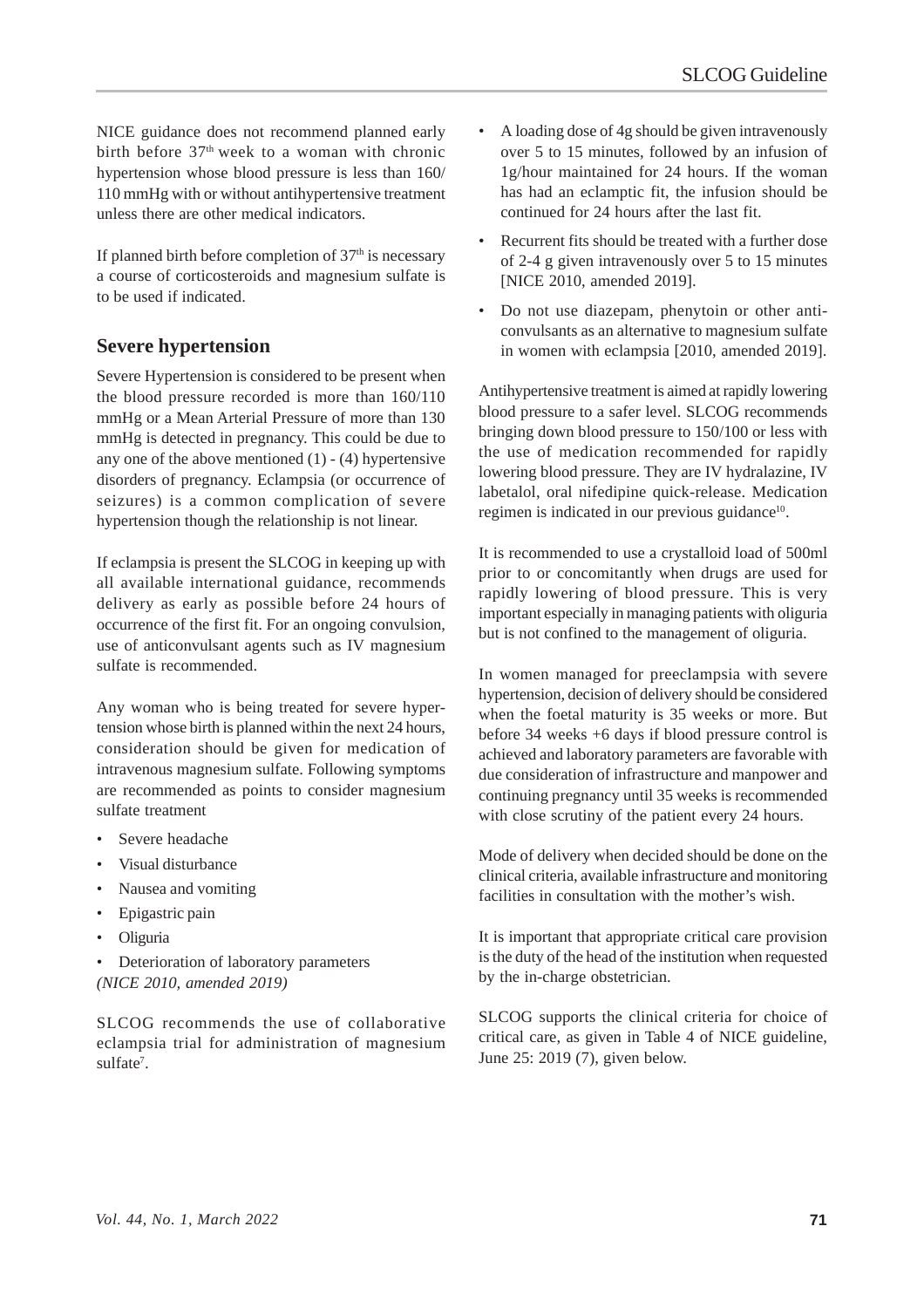| Level 3 care | Severe pre-eclampsia and needing ventilation                                                                                                                                                                                                                                                                                                                          |  |
|--------------|-----------------------------------------------------------------------------------------------------------------------------------------------------------------------------------------------------------------------------------------------------------------------------------------------------------------------------------------------------------------------|--|
| Level 2 care | Step-down from level 3 or severe pre-eclampsia with<br>any of the following complications:<br>• Eclampsia<br>• HELLP syndrome<br>• Haemorrhage<br>• Hyperkalemia<br>• Severe oliguria<br>• Coagulation support<br>• Intravenous antihypertensive treatment<br>• Initial stabilization of severe hypertension<br>• Evidence of cardiac failure<br>• Abnormal neurology |  |
| Level 1 care | Pre-eclampsia with hypertension<br>Ongoing conservative antenatal management of severe<br>preterm hypertension<br>Step-down treatment after birth                                                                                                                                                                                                                     |  |

# **Clinical criteria for choice of critical care level**

# **Care of woman after delivery**

Continue monitoring of clinical parameters with the same vigilance in the first 48 hours following delivery of a patient who has been delivered. Medications used in pregnancy can be continued.

It is preferable the case is that of a preeclampsia urine albumin to be negative before discharge from the hospital. In patients with proteinuria persisting, discharge from the hospital for care in the community should be done by the consultant/specialist in charge of the care.

Drugs used in hypertension are excreted through breast milk, though no harmful effects are observed, manufacturers do not commit themselves on lactation. As preeclampsia settles down after delivery, by six weeks postpartum most medication can be tapered off and stopped with the individual assessment of patients. Providing appropriate contraceptive advice is recommended.

In Sri Lanka consideration should be for offering a permanent method of contraception to women who have completed their family or had experienced recurrent severe hypertension in pregnancy if cesarean delivery was contemplated as the mode of delivery.

The patients who had preeclampsia who were found to have no hypertension or proteinuria at 6 to 8 weeks postpartum could be reassured about their renal status as the absolute risk for End Stage Kidney disease is very low.

They can be assured that no further follow up on renal component or hypertension is necessary if they are in the normal range at 6 to 8 weeks. Hypertension persisting after 6-8 weeks from delivery should be referred for a medical specialists care.

Preeclampsia is a state where SLCOG recommends use of postoperative thromboprophylaxis with enoxaparin when operative delivery was the mode of delivery.

#### **References**

- 1. Lowe SA, Brown MA, Dekker GA, Gatt S, McLintock CK, McMahon LP, et al. Guidelines for the management of hypertensive disorders of pregnancy 2008, Austr N S J Obstet Gynaecol 2009; 49(3): 242-6 (Epub 2009/07/02).
- 2. AbouZahr C, Guidotti R. Hypertensive disorders of pregnancy. In: Murray, CJL and Lopez, AD, eds,. Health dimensions of sex and reproduction: